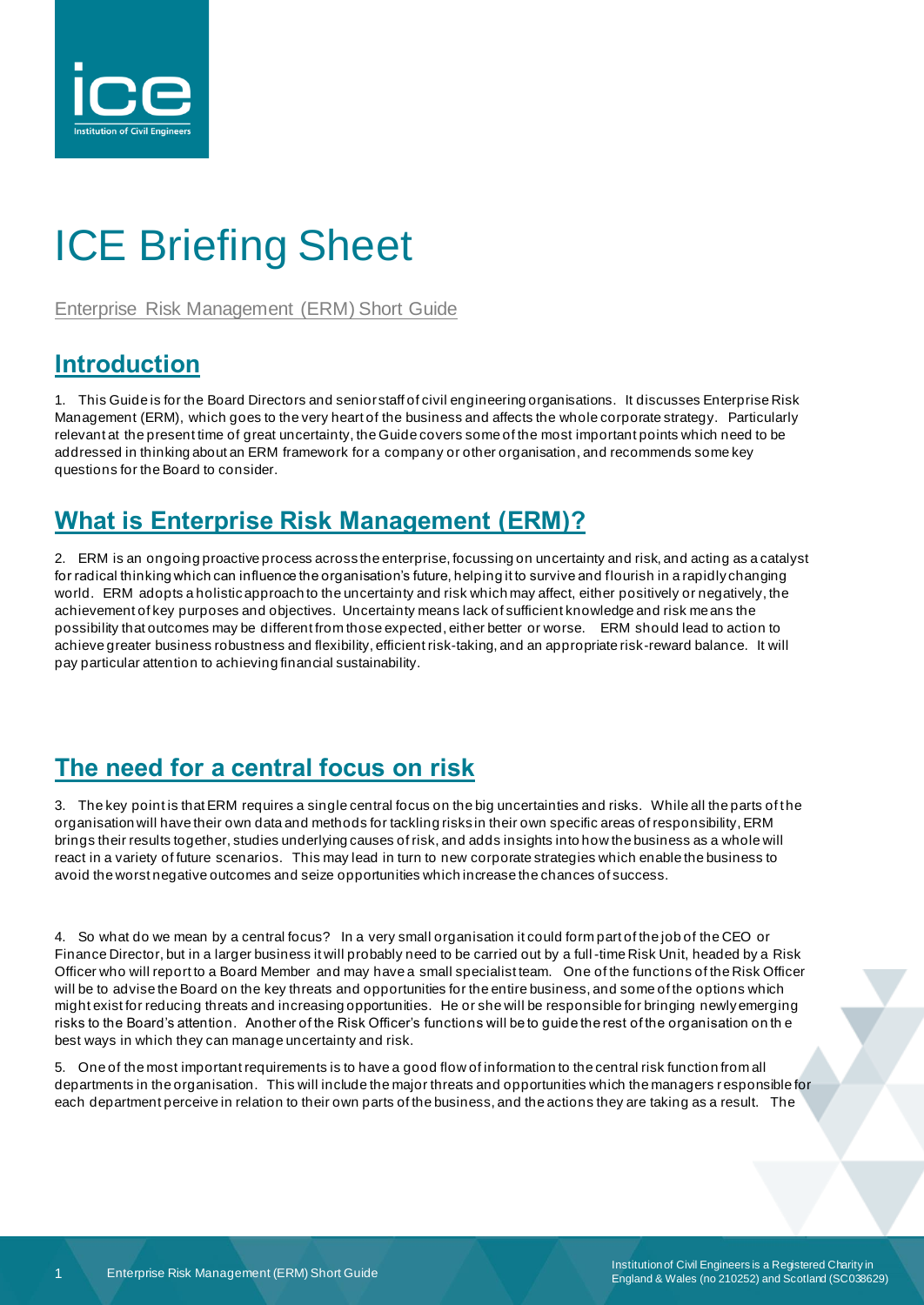

risk function will analyse the information and consider the potential overall impacts on the business. One aspect the risk function will examine is whether there are common underlying causes which may result in the risks in different sections of the business materialising simultaneously. In addition, the risk function will continue to gather as much additional information as possible, from a variety of sources, about the risks and uncertainties for the business as a whole. The results of the ongoing analysis will be fed through to the Board regularly so that consideration can be given to any actions which may need to be taken.

### **Some challenges to setting up an ERM Framework**

6. We believe that there are many organisations which have tried to establish an ERM Framework but have found it too difficult to make all the cultural and organisational changes which are req uired. Some of the main challenges that have been found in practice are:

- Creation of a risk-aware business culture throughout the enterprise, which facilitates top -down and bottom-up flows of quality information, allowing emerging risks to be identified in time to take action
- The integration of risk management within the business's culture and other business processes
- The establishment and maintenance of a single central focus on the key uncertainties and risks
- Difficulties in quantifying the likelihood and potential impact of risks
- Lack of necessary knowledge and skills within the organisation.

The result is that there may be risk practices which are called ERM but actually fall well short of what is needed.

### **Review of existing practices**

7. We therefore recommend that the Board should review existing risk practices in the organisation and consider whether an adequate ERM Framework already exists. The key questions which could be examined in such a review include the following:

- Is there a central risk function?
- Does the leader of the central risk function and his team have the qualifications and experience to be able to identify the key threats and opportunities and to carry out the necessary analytical work?
- Does the business (and all parts of it) take a proactive and unbiased approach to the management of uncertainty, seeking to gather relevant additional knowledge as far as practicable?
- Is there enough knowledge about the extent to which risks may be connected with each other?
- Is there a proactive approach to the identification of newly emerging risks, so that responses can be developed before it is too late?
- Are any steps being taken to "model" the business as a whole, in a holistic manner, to enable the risks taken to be matched to the capability of the business to absorb risks, through the exploration of various possible future scenarios?
- Is enough thought being given to the wide range of scenarios which might arise?
- Are "stress tests" carried out, to investigate the capability of the business to res pond to extremely adverse scenarios?
- Is there a focus on having sufficient financial flexibility in extreme scenarios?
- Is the risk function interwoven with corporate strategy and the business development process?